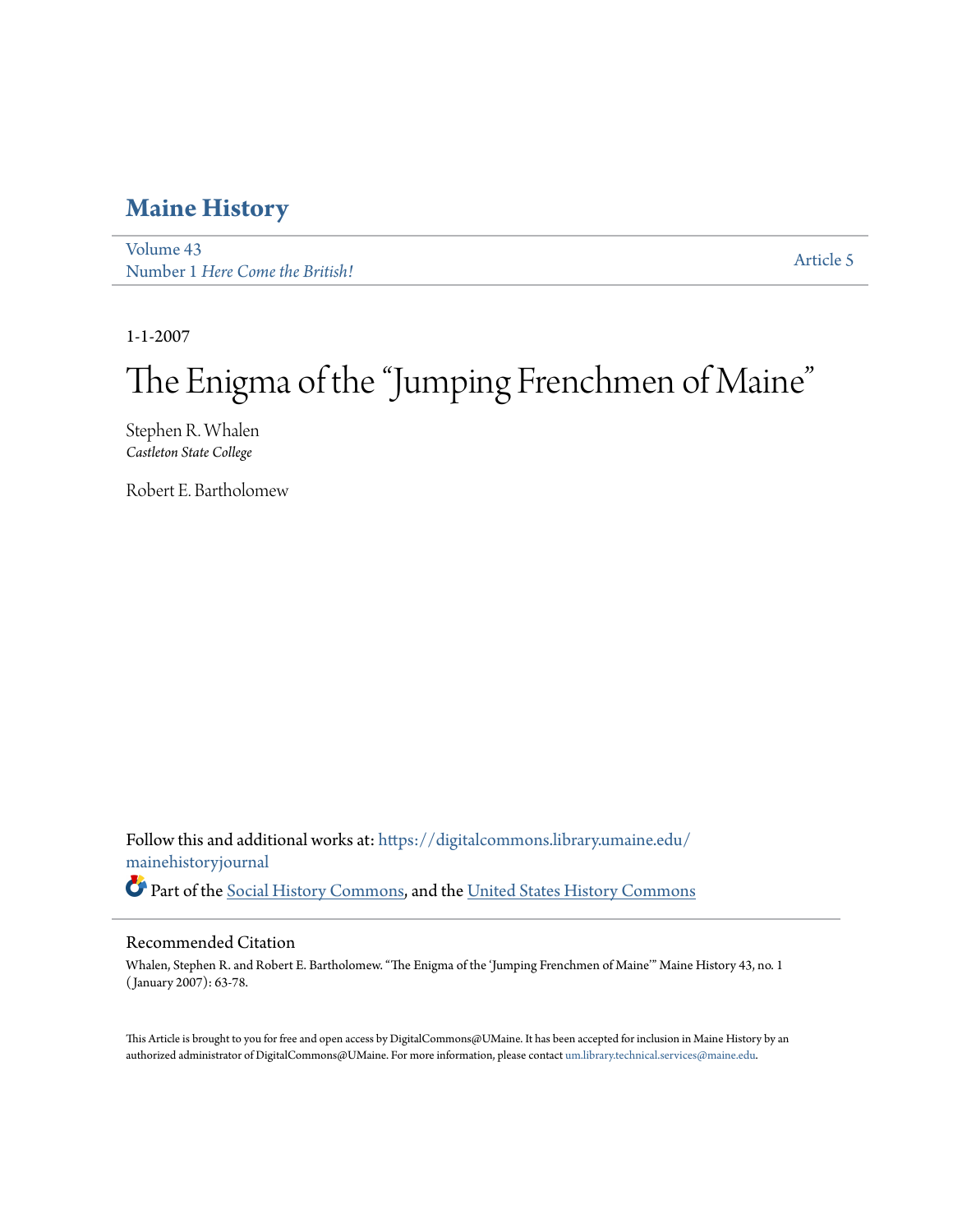## THE ENIGMA OF THE "JUMPING FRENCHMEN OF MAINE"

#### BY STEPHEN R. WHALEN AND ROBERT E. BARTHOLOMEW

*The "Jumping Frenchmen of Maine" exhibited unusual reactions when startled, and they became a component of local folklore in northern New England during the late nineteenth century. Medical scientists of the time examined the condition, but came to no definite conclusions. Modern scientists in the late twentieth century also disagreed on its origins. The syndrome appears to have resulted from the unique social and environmental factors peculiar to the logging camps of the time. Stephen R. Whalen has a Ph.D. in history from the University of Maine. Retired from public school teaching, he is currently a member of the History Department at Castleton State College in Castleton, Vermont. Robert E. Bartholomew, a former journalist in New York state, has a Ph.D. from James Cook University in Australia. He is the author of LITTLE GREEN MEN, MEOWING NUNS AND HEADHUNTING PANICS: A STUDY OF MASS PSYCHOGENIC ILLNESS AND SOCIAL DELUSION (Mc-Farland, 2001).*

FORGOTTEN PART of Maine woods lore is the story of the "Jumping Frenchman," usually depicted as a particularly excitable woodsworker from the Quebec side of the border who could be startled by the sudden clap of the hand or a loud yell, and would "jump" into an embarrassing or even dangerous situation. In fact, there is a medical basis for this seemingly mythical condition. This article explores the neurological condition known in the standard medical and psychiatric nomenclature as the "Jumping Frenchmen of Maine" syndrome. At the confluence of folklore and clinical psychiatry, the syndrome sheds light on an interesting aspect of Maine woods history.

Today, one would be hard-pressed to find a New Englander who has heard of the "Jumping Frenchmen of Maine," but any neurologist in the region – or in the world for that matter – should recognize the phrase.<sup>1</sup> "Jumping" remains controversial in the fields of neurology and cross-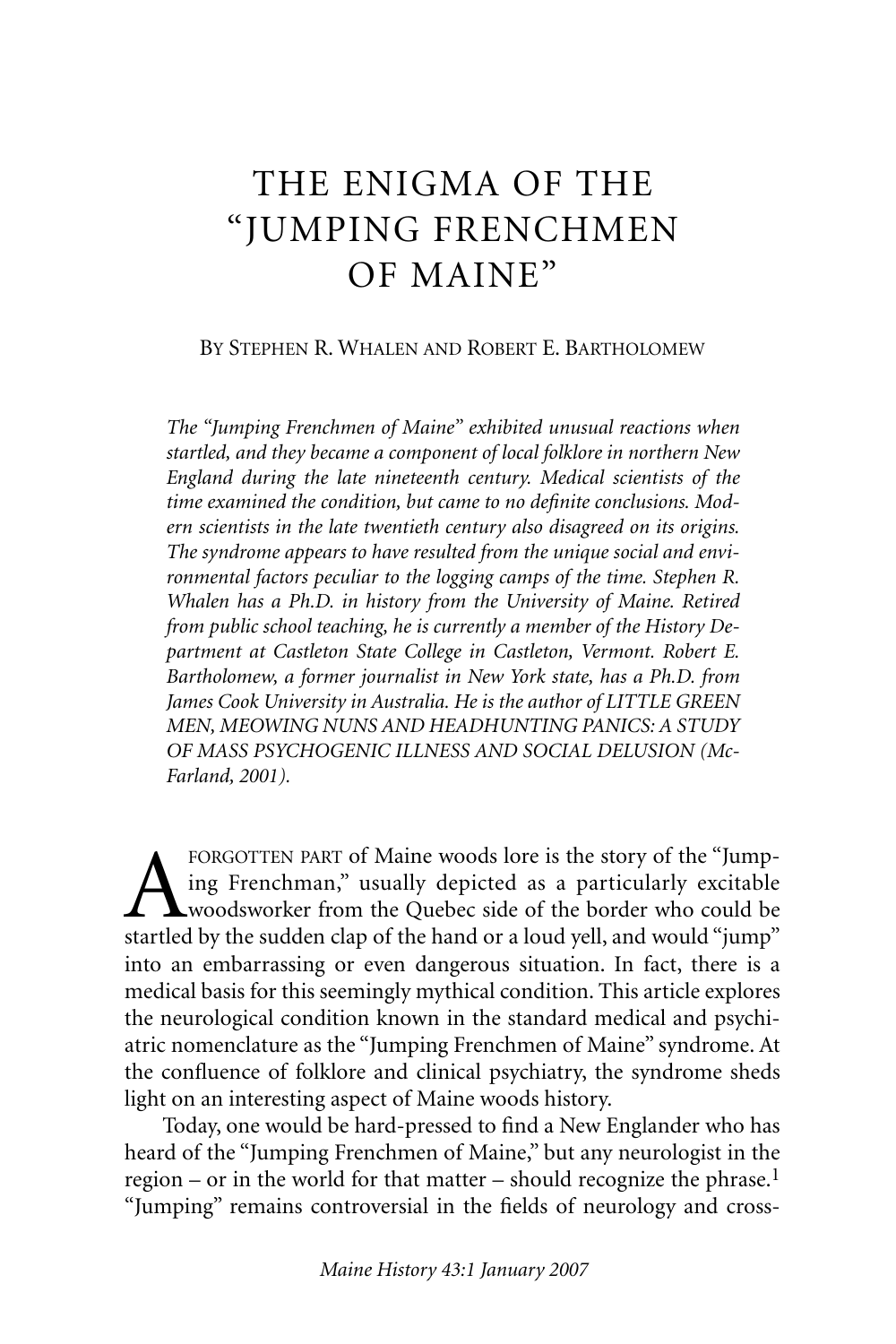

Maine logging camps provide a rich tapestry of folklore in which it is often difficult to separate fact from fiction. Among the many camp stories are descriptions of "jumping Frenchmen." In the late nineteenth century researchers began taking these anecdotes seriously. Photo from the Virgil H. Jordan Collection, Old Town Historical Society, courtesy Fogler Library, University of Maine.

cultural psychiatry, and it presents an unusual episode in the social history of northern New England. In the field of medicine, experts have compared jumping to other examples of startle reactions to a stimulus, but there is no comprehensive analysis of jumping in its social/historical context. As an incident in the social history of northern New England, the phenomenon of jumping is shrouded in mystery, myth, and speculation. Available evidence is spotty and of questionable veracity, and few writers have attempted to come to grips with the topic. Given the limitations of available sources, it is difficult to arrive at definitive conclusions, but it appears that jumping was the result of a unique congruence of time, place, class, and ethnicity.

The incidence of Jumping Frenchmen was (and perhaps still is) a phenomenon located along the northern fringe of Maine and New Hampshire and across the border in the adjacent Province of Quebec.<sup>2</sup> In these areas, small pockets of people, especially in isolated communities and lumbering camps, exhibited dramatic responses when startled. Their behavior included a combination of jumping, screaming, swear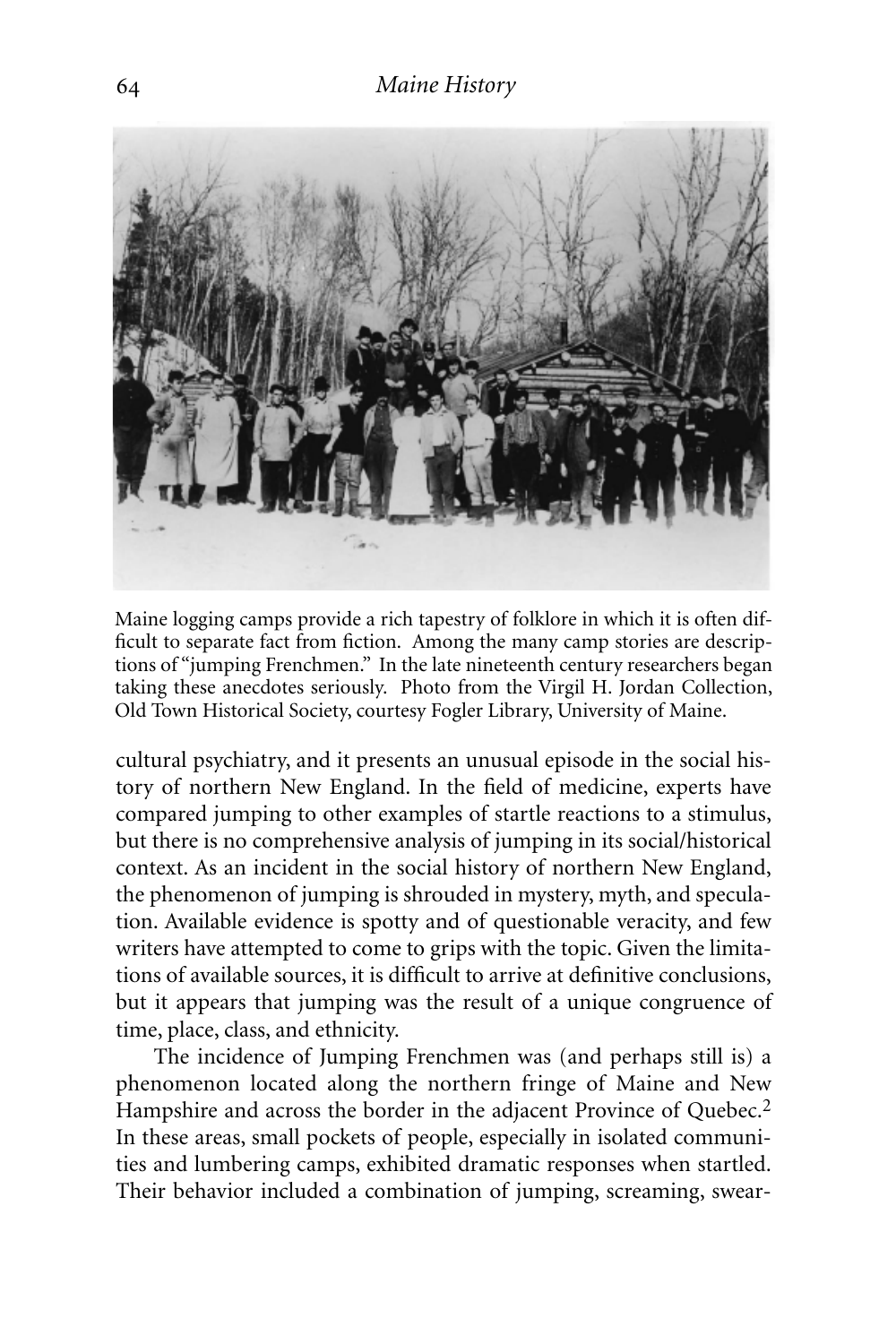ing, flailing out and striking bystanders, and throwing objects that happened to be in their hands. The most extraordinary feature of these displays was "automatic obedience": subjects briefly did whatever they were told. Because jumping was associated with French-Canadians, the victims became known as the Jumping Frenchmen of Maine.

#### **Jumping as Folklore**

Jumping has long been a part of Maine's regional folklore and legend. It developed as part of an oral tradition in the logging camps, and Mainers accepted it as a valid observation of the French Canadians who inhabited the camps. Observers and writers who learned of the jumping phenomenon reported on it with little analysis or skepticism, but their citations added an aura of credibility to its existence. A few examples illustrate the common descriptions of jumping and how contemporaries reported it.

In 1894 Joseph W. Bailey wrote a book on the St. John River, in which he observed that jumping seemed to have originated on the American side of the river, above St. Francis. He described jumpers as "an unfortunate people afflicted with an hereditary nervous malady that causes them to do the most extraordinary things, when influenced by unusual excitement resulting from unexpected sensation of touch and sound." Bailey did not appear to have observed jumping himself, but simply reported hearsay: "When some 'Jumpers' were taking their luncheon, while 'logging,' and a bystander shouted 'Strike!' the men *are said* [emphasis mine] to have thrown their knives and platters about recklessly, and at a later day one of these unhappy men is said to have jumped on a revolving saw when thus unduly influenced." Bailey also reported that while on the Madawaska River with a guide who claimed to be a jumper, the guide asked Bailey to warn him before shouting to people on the river bank, or he might drop his pole and overturn the canoe.3 It is clear that Bailey was reporting local stories and was not a direct observer of jumping. Given Bailey's interest in local lore, it is also possible that the river guide could have been feeding Bailey what he wanted to hear. Still, Bailey's account indicates the local understanding of jumping, and his book's publication could only add a sense of legitimacy to the existence of the phenomenon.

In 1902 writer Holman F. Day published a book of Maine folklore entitled *Pine Tree Ballads*. He included a poem, "The Jumper," that told of a man whose reactions– classical jumping behavior – suggest the nature of the syndrome.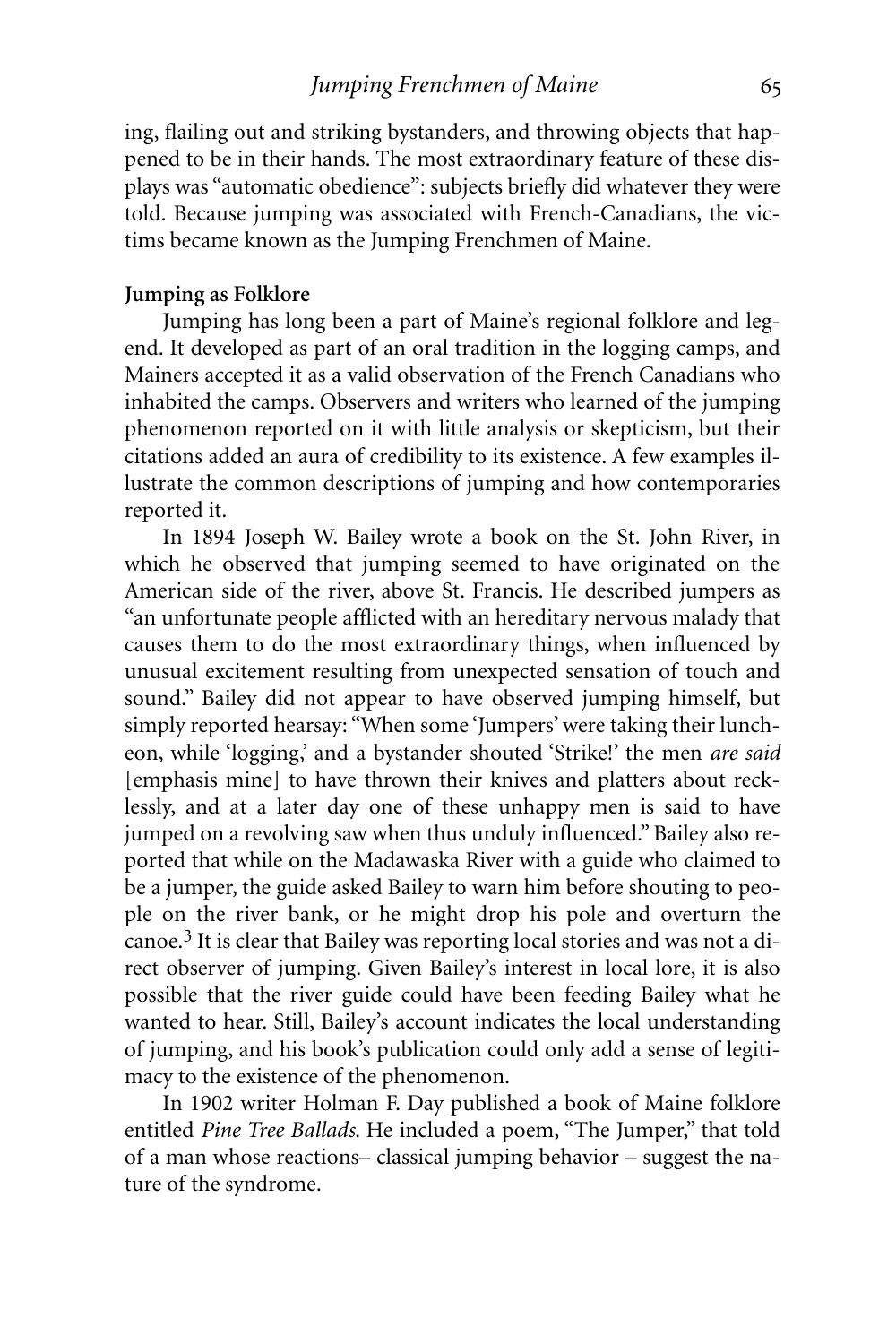#### *Maine History*

An' wan tra'n she go pas' on night, Long 'bout de tam' I sle'p mos' tight. An' w'en she whees-el, "Whoot-too-too!" I jomp lak' wil' cat, I tal you. I heet ma wife gre't beeg hard slams An' black her eye mos' seexteen tam's. Till las' she go off sle'p down stair, – She say I worse as greezly bear, Bot w'at yo' t'ink? I sore dis true, I nevaire know w'at t'ing I do.4

While Day probably used a local dialect to add a regional flavor to his description, this use of *patois* also reinforced the perception of the French Canadian as being different or peculiar, and certainly capable of exhibiting a strange behavior. Day's poem is an example of the association between jumping and French-Canadians.

There is evidence that the general public had a broad exposure to the existence of jumping. A local newspaper, the Woodstock *Dispatch,* ran an article in 1904 that described the condition in a logging camp:

If ... a camp is provided with a "jumper," the men never feel called upon to look further for a ... source of amusement.... To start with, he is simply a man whose nerves are abnormally sensitive. There are many among the halfbreed [sic] French-Canadians.... When such a one is discovered in a logging camp, drastic and persistent measures are taken [to badger him until he develops] into a full fledged "jumper" by which is meant one who has so lost control of his muscles that they will act involuntarily at the command of another [person].5

While this article supports the early existence of jumping, it also offers a common-sense explanation for the condition. Logging camps were dangerous places where inattention could result in serious injury or death. Any individual who was predisposed to overreaction could easily be conditioned into a hyper-startle response to a potentially fatal stimulus. The article also references the isolated and closed social situation of the logging camps where the intimate relationships among the men allowed for special knowledge of peculiar personalities. Finally, the newspaper's use of the term "halfbreed" reinforced the ethnic stereotype of the French Canadian as susceptible to "uncivilized" behavior.

By 1948, Maine folklore writer Helen Hamlin pronounced the Jumping Frenchmen a myth, calling it "one of the greatest slanders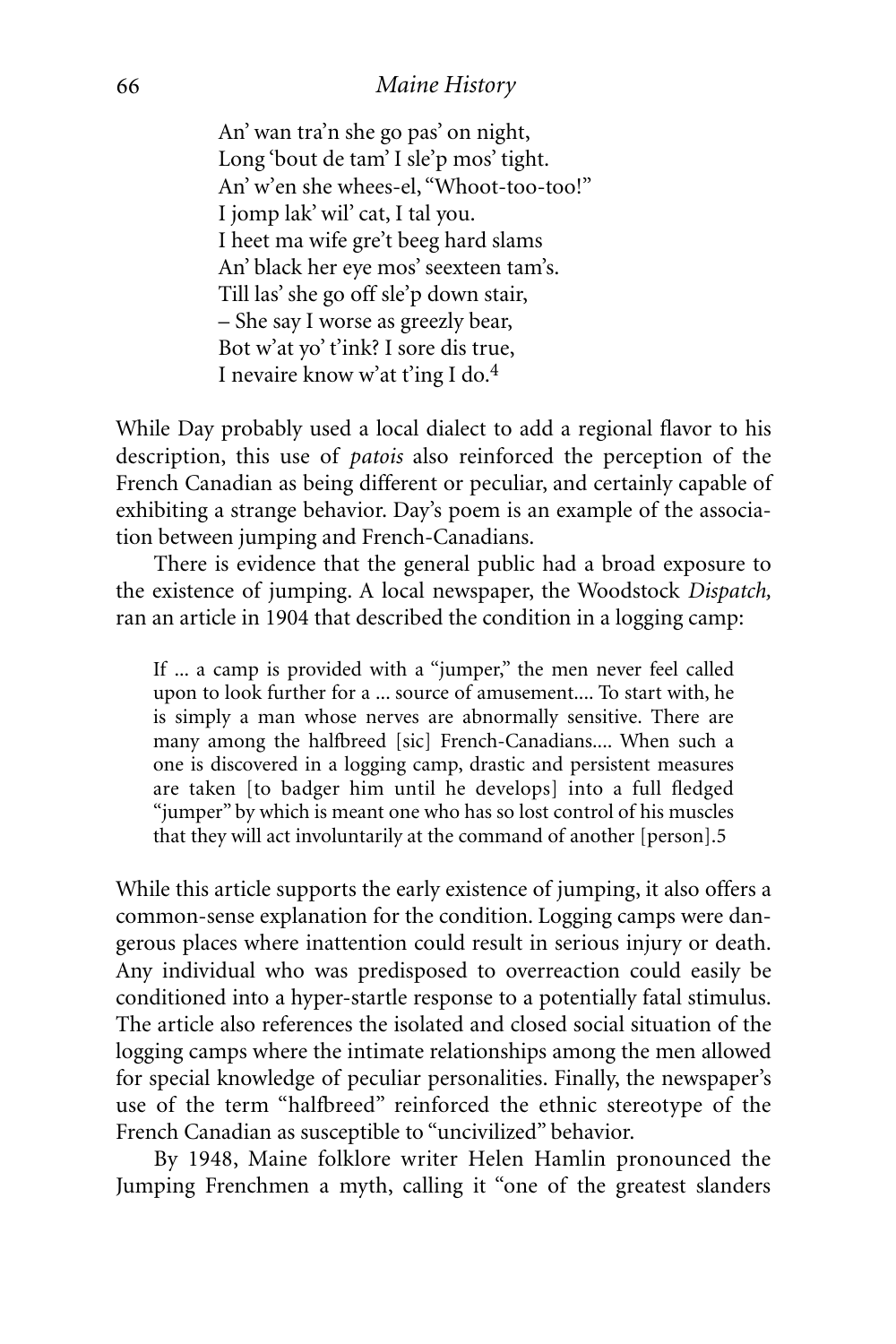against these people." She lamented that "even to this day there are people who believe that there can be such a distinct, nervous malady associated with the French race." However, Hamlin had to cite a 1909 article by W. T. Ashby in the *Mars Hill View* to describe the jumpers:

Among the Acadians are many unfortunate individuals known as "Jumping Frenchmen." As far as I know no other race on earth is afflicted in a like manner. It is a nervous affliction and appears to be hereditary. Some medical men attribute the cause to the terrible experiences of the mothers during the last winter in Acadia, and the awful nerve-racking journey up the river. Many of the unfortunates will do anything they are told to do. Speak to them sharp and they will strike or kick. Men have jumped into the river and into fires because thoughtless guys wanted a little sport.

Hamlin then related that Ashby knew of a story about a "scientific" man who once went into Madawaska country to study the jumpers. Purportedly, he lived with a family where all of the members, both male and female, were jumpers, exhibiting such behaviors as giving off a "bloodthirsty Indian yell," jumping high in the air, and running off into the woods. The man claimed that even the dogs were jumpers because they immediately obeyed a command to "go for" him, whereupon the dog would tear off the trousers of the said victim.6 Such an assertion instantly discredits any resemblance of a scientific approach toward the subject, and renders Ashby's entire account suspicious.

Hamlin dismissed all reference to the jumpers as myth and slander, perhaps because she relied on a forty-year-old source. As a descendant of Acadians, she had a personal interest in improving the image of what she labeled the "French race." The important point is that her re-telling of the jumper story maintained it as a part of local folklore.

Stories repeated over a long period of time acquire a popular credibility that often has no scientific basis. The general population assumes that there is a core of truth to any tale that stands the test of time, and in this way, jumping entered the folklore of northern New England. It is curious then, that although the medical community investigated jumping at an early point, experts had difficulty in assessing its origins or even classifying jumping as a medical condition.

#### **Scientific Origins and Comparisons**

The enigma of the Jumping Frenchmen first gained the attention of the scientific community in 1878 at the fourth annual meeting of the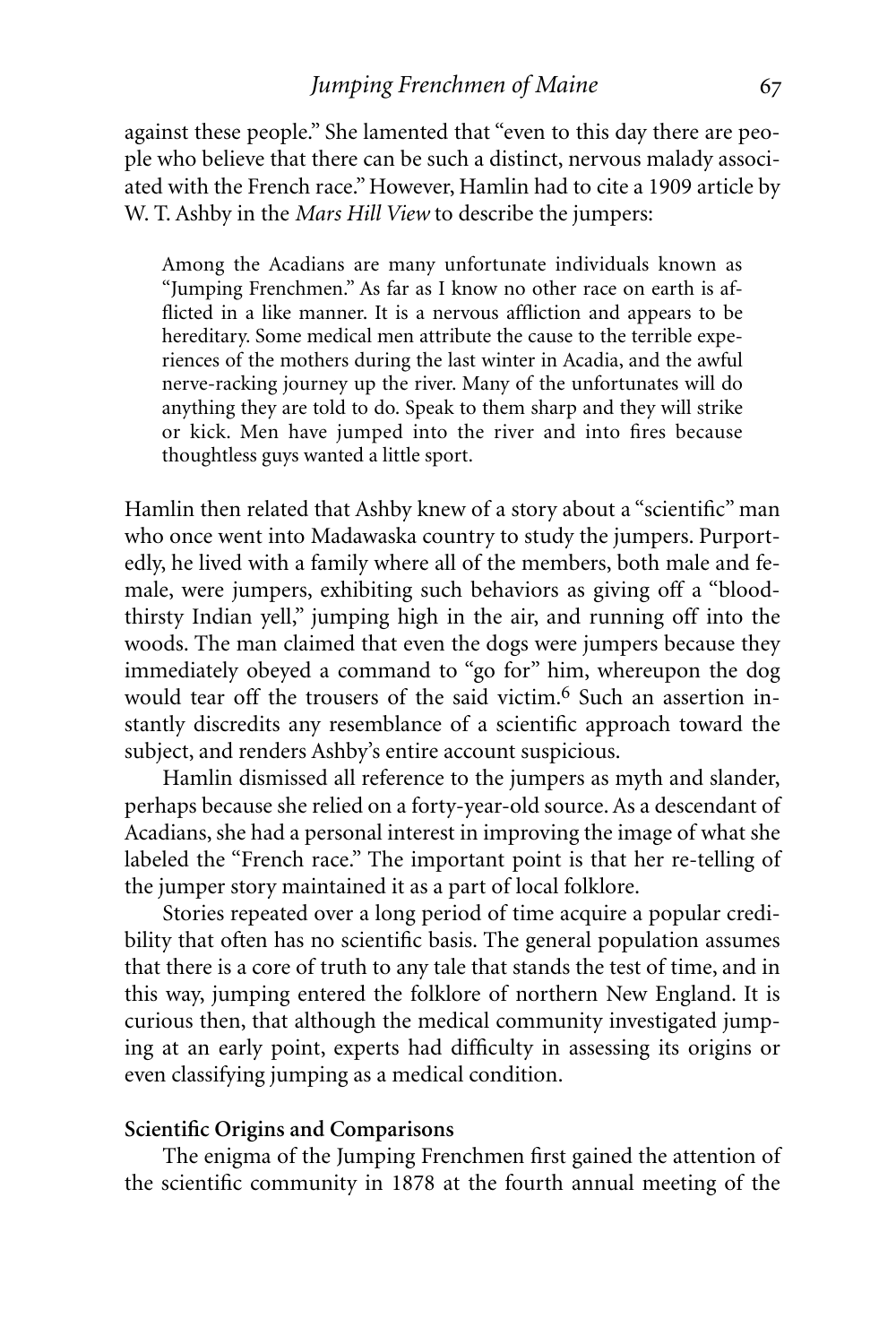

In 1880 famed New York neurologist George M. Beard, author of *American Nervousness*, traveled to the Moosehead Lake region to study the "Jumping Frenchmen of Maine." Virgil H. Jordan Collection.

American Neurological Association. Prominent New York neurologist Dr. George M. Beard told the members that he had heard stories of a group of lumberjacks in northern Maine who suffered from an unusual nervous condition. When suddenly startled, they struck out at nearby people or objects.

Intrigued enough to do field research, in 1880 Beard traveled to the Moosehead Lake region to see first-hand if the accounts were true. He encountered numerous jumpers in the area. One was a twenty-sevenyear-old man who was sitting in a chair and holding a knife that he was about to use to cut tobacco. Beard reported that when the man was struck suddenly on the shoulder and commanded to "throw it," the knife shot out of his hand and struck a beam opposite to where the man sat. Alarmed a second time, the young Frenchman "threw the tobacco and the pipe on the grass at least a rod away with the same cry and the same suddenness and explosiveness of movement." In another case, two jumpers standing side by side struck each other forcibly when told to do so. Beard himself tried to test the reaction of repetition by shouting a line from Virgil's *Aeneid* while he startled a jumper. The subject echoed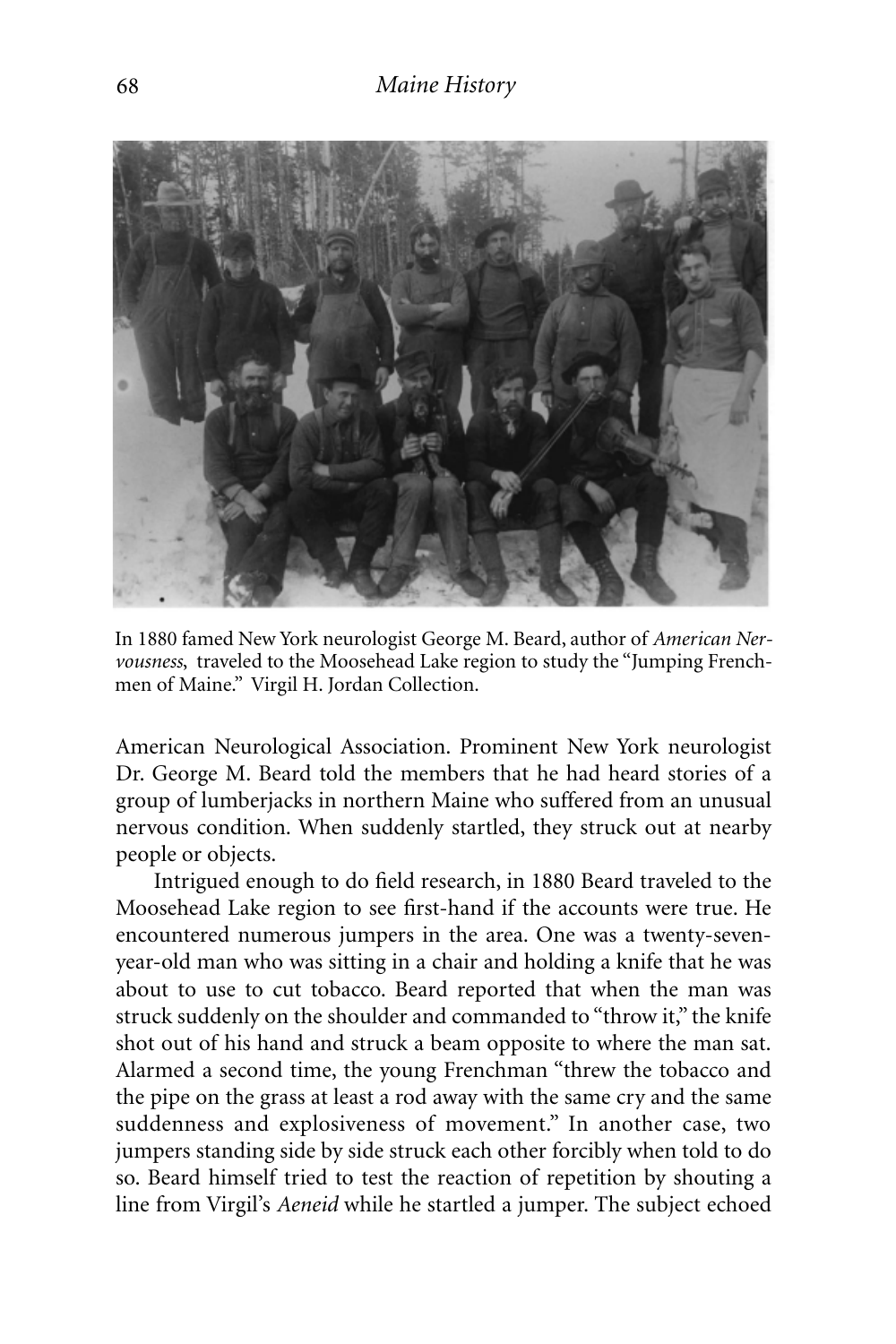the phrase "in a quick, sharp voice, at the same time he jumped," even though he had no reason to be familiar with it. Beard observed jumpers who repeated words or sounds with the same mechanical response that they exhibited in jumping, throwing, or striking.7

After the publication of Beard's report on the Jumping Frenchmen, scientists paid increasing attention to the subject of exaggerated response to a startle stimulus. Experts, including Beard, widely assumed that the jumpers were a culture-specific variant of *latah*, believed at the time to be a strange mental disorder among the people of Malayo-Indonesia. Beard was the first to publicly make this connection. He noted, "I found ... brief reference to precisely similar phenomena on the other side of the globe, among the Malays. The notice was ... sufficient to show that there was no difference in the phenomena as exhibited in these different races."8

Dutch scientist F. J. Van Leent first identified *latah* in 1867. He worked in Batavia of the Netherlands Indies, or the Dutch East Indies (present day Jakarta, Indonesia). Indonesian natives used the term *latah* to describe the reaction of startled individuals who would mimic behavior or words, swear, or occasionally follow commands.<sup>9</sup> Severe cases typically responded with verbal insults, obscenities, disrobing, mimicking the words and actions of others, and "automatic obedience." The word *latah* is derived from the Malay words for ticklish, nervous, creeping, and love madness.<sup>10</sup> There are earlier references to the word, but no explicit descriptions of the term as a malady. European colonial psychiatrists designated *latah* as a disorder and integrated it into accepted theories of European racial and social superiority. Because some victims exhibited severe symptoms in public, colonial scientists assumed that *latah* was a regional variant of hysteria. Soon after Van Leent's discovery, British and Dutch colonial scientists, explorers, adventurers, and government officials throughout Malayo-Indonesia began describing additional cases of *latah*. Scientists reported similar behaviors in Africa, Japan, and Russia.<sup>11</sup> Beard's investigations brought the discussion to North America. Moreover, it raised new questions: did the behavior have cultural origins, and what role did race play in the prevalence of the condition?

#### **Jumping,** *Latah***, and Racism**

Were *latah* and jumping the same phenomenon? Did the condition indicate a racial or ethnic tendency? Beard, whose reputation was enhanced by his widely-read study, *American Nervousness*, had popularized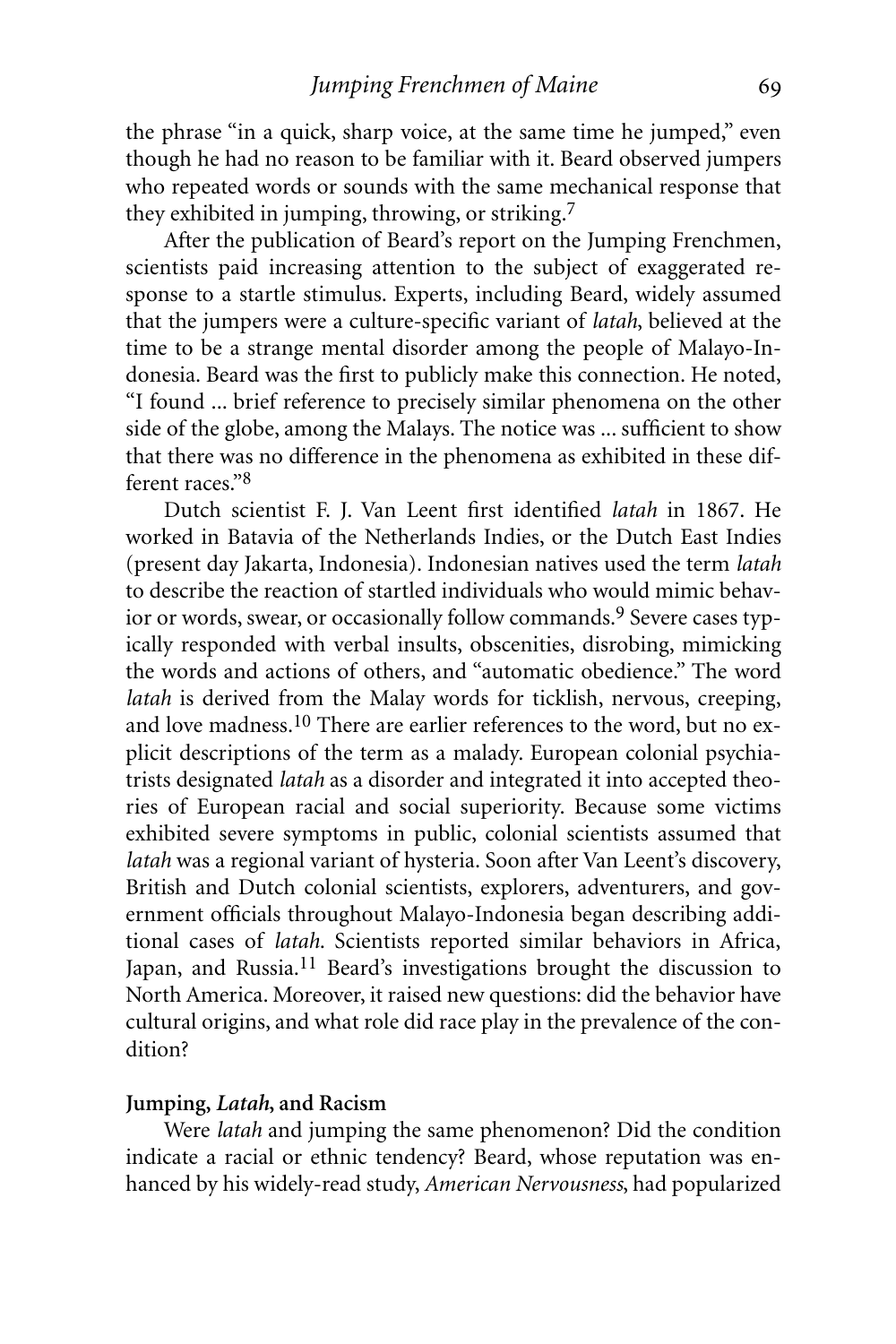the concept of neurasthenia; his stature among scientific and lay readers brought a great deal of attention to these questions.12 Within a few years, scientists identified various exotic behaviors with jumping or *latah*. However, the reports of so-called *latah* behavior, drawn from widely separated geographical and cultural locations, relied on old, scattered, incomplete, and unconvincing documentation.<sup>13</sup> With many languages involved, misunderstandings and mistakes in translations were common. For example, one article, translated from English into Russian, erroneously identified the Jumping Frenchmen of Maine as a group of gymnasts.14 This apparently occurred because Beard described a jumper throwing a tumbler, meaning a drinking glass, and the translator assumed he meant an acrobat.<sup>15</sup>

Beard was well aware of the inconsistencies between jumping and *latah*. He assumed that jumping was an inherited condition, precipitated by habitual tickling. He did not associate jumping with diminished mental capacity *per se*, and he suggested that we are "all potential jumpers."<sup>16</sup> While Beard discounted the racial element in the jumping reflex, this ran counter to popular interpretations of *latah*. During the 1880s, western scientists used the prevalence of *latah* among the Malays and Indonesians to portray the natives as inherently nervous, mentally unstable, and irrational. This stereotype of the Malays as ideal followers, copiers, and servants justified ideas of white superiority and colonial domination.17 In contrast, Beard described the Caucasian jumpers as physically and mentally robust: "one thing was certain, that these jumpers were not nervous.... Psychologically, these jumpers were modest, quiet, retiring.... They were strong and capable of doing hard physical work, and some of them could read and write and were as intelligent as the class to which they belonged."18 Beard speculated that jumping was precipitated by temporary degeneration from exposure to their rustic environment, but he made no conclusions concerning racial heredity or a diminished capacity for rational judgment.

While researchers often cited the Maine jumpers as the most unambiguous example of *latah* in a culture unrelated to Malayo-Indonesia, there were too many dissimilarities to label them as identical. Jumping almost always affected males and typically became prominent during childhood, while *latah* rarely if ever involved jumping, and "severe" cases of *latah* were almost exclusive to socially marginal, post-menopausal females. Although the two conditions became well known among scientists at about the same time, and similarities in the general nature of the stimulus/response reflex existed between the two, jumping was a condi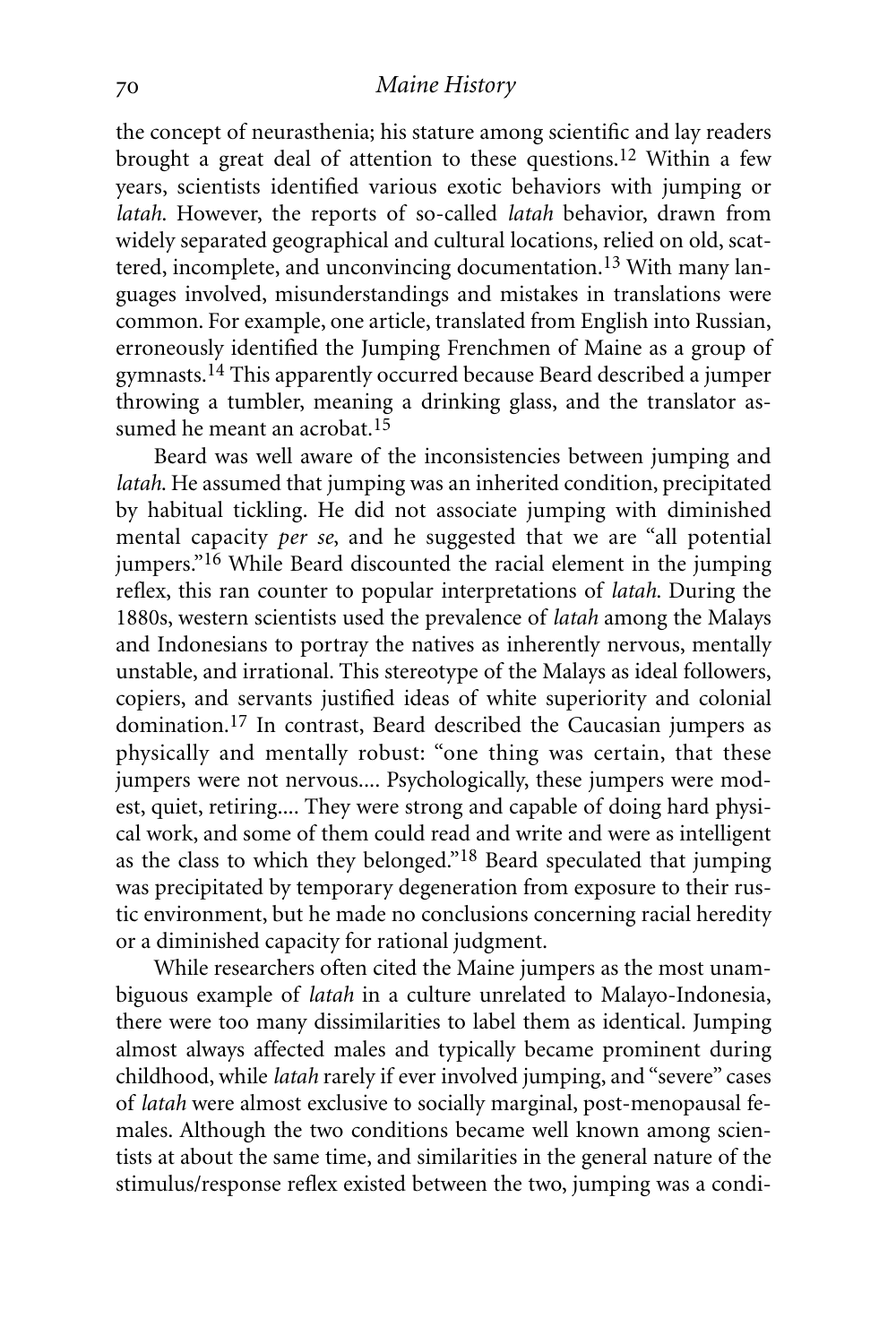tion peculiar to its time and place. It would take future investigations to identify jumping as a phenomenon indigenous to the woods of northern New England.

#### **Modern Investigations of "Jumping"**

Perhaps one of the most intriguing facets of the jumping phenomenon is its historiography. Beard's report inaugurated a flurry of inquiries into jumping at the end of the nineteenth century, but medical scientists ignored the condition during the first half of the twentieth century. It was not until the 1960s that a renewed interest in jumping arose, leading to a debate over the medical analysis and social origins of the condition. In 1963, Harold Stevens, a professor of neurology at George Washington University, examined a fifty-nine-year-old French-Canadian man whose father was a lumberjack in northern Maine. Stevens reported that the man was easily startled, and when struck by a reflex hammer, "he jumped about ten inches off the bed." Stevens also observed that the man exhibited similar reactions to the sound of a telephone ring or an instrument dropping on the floor. Eight months later, Stevens examined a fifty-two-year-old woman with similar symptoms, who had a niece similarly afflicted. Both women began to show symptoms in childhood, but the anomaly in their cases was that they were of mixed Protestant Scots-Irish-German descent, and the older woman grew up in North Carolina. Stevens reported his findings at the 1964 meeting of the American Neurological Association. There, a Dr. Thomas P. Fitch related a 1948 visit to the remote home of a fishing guide in Nova Scotia where Fitch observed five children who jumped vigorously and fell over each other when exposed to an unusual startle.19 Apparently, Stevens's work had re-awakened medical curiosity over the jumping phenomenon.

Reuben Rabinovitch, a neurologist at McGill University in Montreal, offered personal reflections on the jumping phenomenon. In 1965 he wrote a letter to the *Journal of the Canadian Medical Association* describing his childhood in La Macaza, Quebec, where the exaggerated reflex was common to all of the children in the village. Each year in the spring, lumberjacks came out of the woods and set up camp near the village. They shared with the children their food, music, and entertainment. In this fashion, they introduced Rabinovitch to "the horse kicking game," in which children approached their victim quietly and poked him or her while making the sound of a horse. The subject then jumped up in the air and flailed out while echoing the horse cry. The game originated because horses, an integral part of logging operations, were often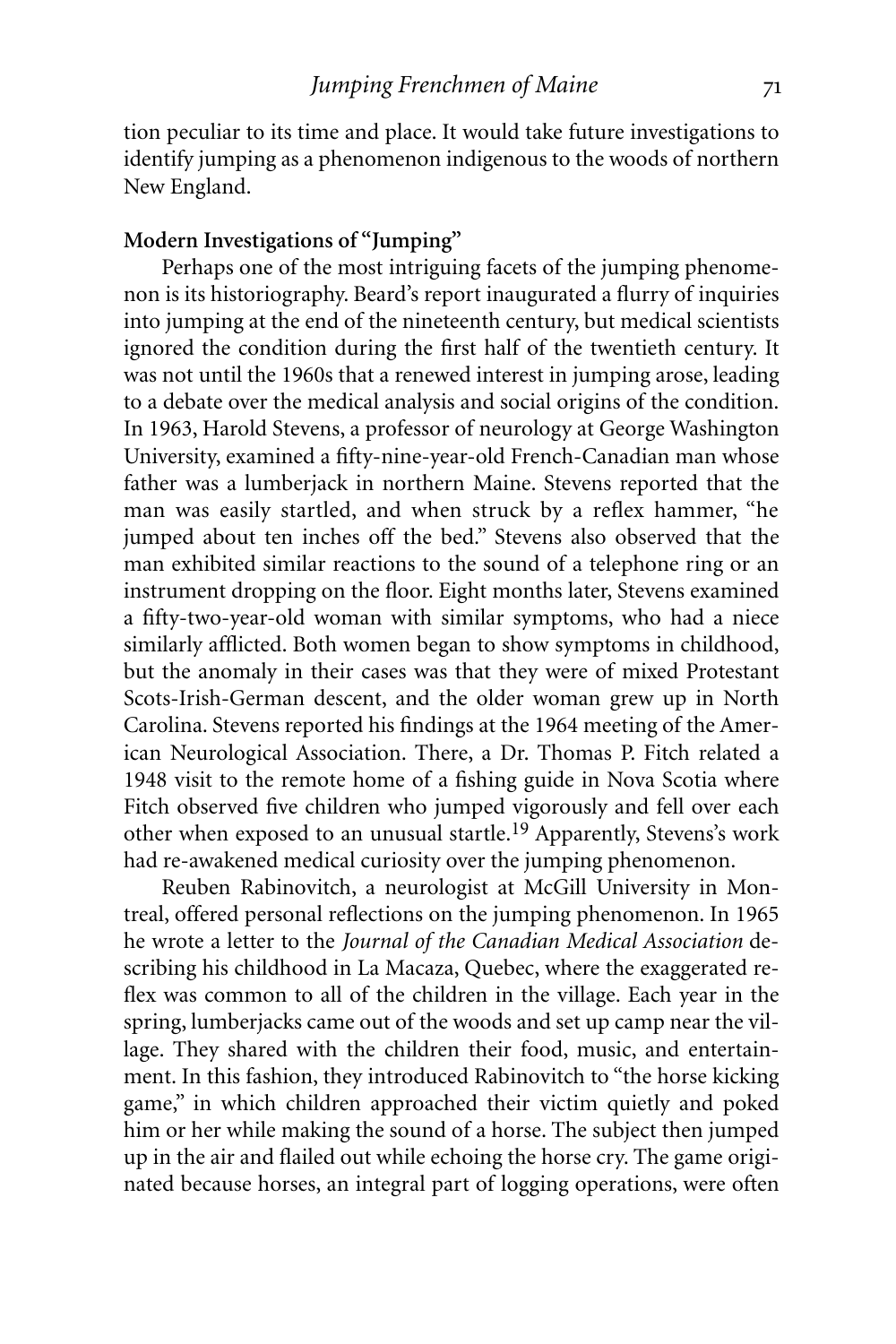

Neurologists traced the Maine version of this startle stimulus to a form of pranksterism involving horses – or "horseplay" – in the logging camps. Virgin H. Jordan Collection.

temperamental, and the lumberjacks occasionally suffered serious injuries from being kicked while entering their stalls. On occasion, a lumberer would sneak into a stall adjacent to his intended victim's horse and wait. When the victim arrived, the prankster would "reach over and suddenly and violently poke his victim and give vent to the loud neighing cry of an enraged horse. This would most often frighten the victim into jumping away from what he thought was his own horse about to kick him."<sup>20</sup> Although Rabinovitch's letter was anecdotal and his experiences dated, his account added to the increased interest in jumping, suggesting that social and cultural factors played an important role in developing the syndrome.

Writing in 1967, E. Charles Kunkle, a neurologist from Portland, added to the emphasis on learned roles in analyzing the game reported by Rabinovitch. The game involved subjects who, when startled, were "expected to produce a formalized response of jumping violently, flailing out, and shouting angrily, often imitating the cry of a kicking horse." Adults, especially those in isolated communities and lumberjack camps, sometimes practiced this "horse play." Kunkle felt that this apparently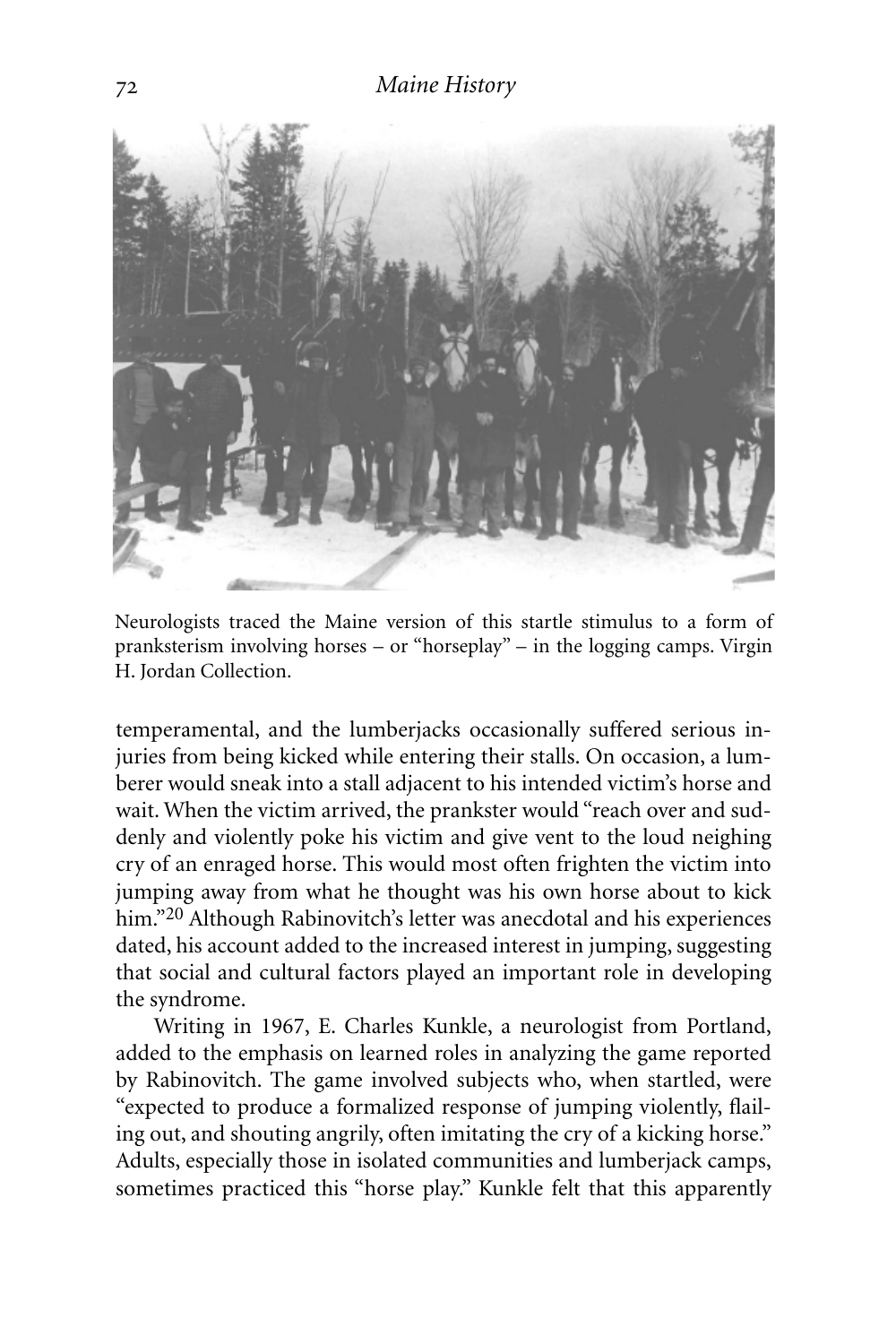represented a "socially conditioned reflex, reinforced by example and by repeated stimulation." Based on an informal survey and interviews with fifteen jumpers, Kunkle concluded that jumping remained "endemic in the state of Maine, at least." It seemed to develop and flourish in "relatively closed and unsophisticated communities and in entirely masculine work groups."21

The most recent medical analysis of jumping occurred in the mid-1980s. Two Canadian neurologists, Marie-Helene Saint-Hilaire and Jean-Marc Saint-Hilaire, and a psychologist, Luc Granger, all from the University of Montreal, studied eight jumpers in the region of Beauce, Quebec, where men traditionally worked in the Maine woods. In six of their sample, the onset of symptoms started with their work as lumberers. Among their sample was a man who, when startled "would run, swear, throw an object he was holding, strike at bystanders, or obey commands." On one occasion he "jumped from a height of 10 feet after a sudden command." The researchers noted that all eight subjects would scream; most would throw an object in their hand or strike out, and half briefly obeyed commands shouted at them immediately after being startled, such as "jump," "run," or "dance."<sup>22</sup>

#### **Jumping: An Analysis**

Is Jumping a local variant of a universal medical condition or disorder, or the result of a confluence of environmental factors? Similar behaviors have been recorded in peoples in various parts of the world. Some scientists believe that these symptoms occur in rare individuals suffering from a dysfunction of the human startle response known as hyperstartle. Others think that it is much more common and akin to a regional habit rather than a disease or disorder. While a definitive analysis may not be possible, it appears that jumping was the result of a particular set of social and environmental conditions, but it was also related to other examples of hyperstartle.

The similarities of jumping to other examples of the startle reflex are too strong to make it unique in the world. The early experts consistently compared jumping to other manifestations of startle because of the similarities, and for many years they searched for a medical explanation. Beard was the first to suggest that jumping was psychic and not pathological, but it was Giles de la Tourette who in 1885 concluded that jumping and *latah* were similar to the syndrome that now bears his name.23 There are too many differences to assume that jumping and Tourette's Syndrome have the same pathology, but his comparison sug-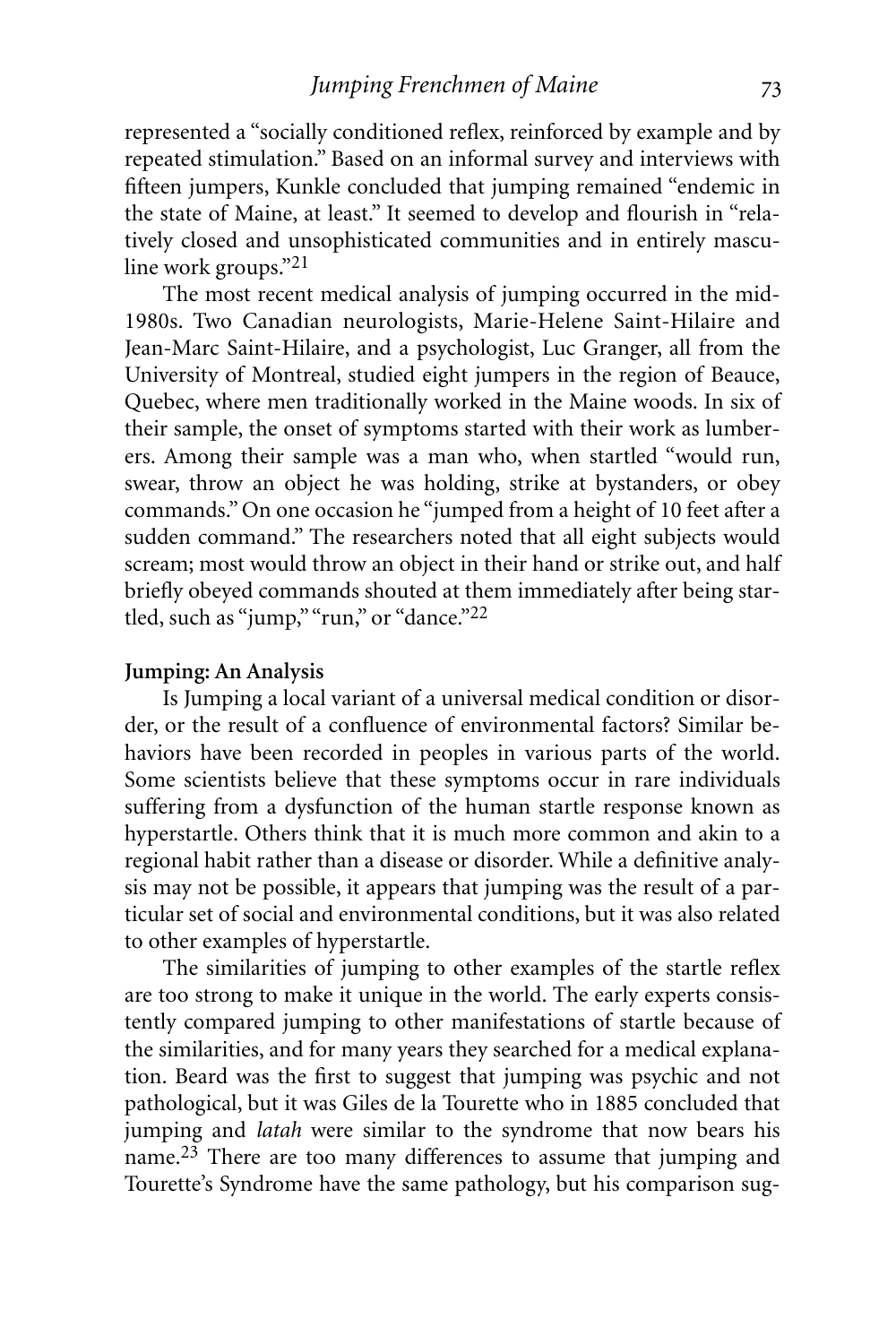#### *Maine History*

gests the serious consideration that these early doctors gave to jumping as a medical disorder. Perhaps it was because the quest for a biological origin of these phenomena was inconclusive that the interest in jumping faded in the first part of the twentieth century.

Modern researchers discount the medical origin of jumping. Although there is probably a genetic predisposition to excessive startle in a small part of the general population, this does not explain the prevalence of jumping in isolated Maine communities.<sup>24</sup> There are medical conditions such as magnesium deficiency, tetanus, and degenerative brain disorders that lead to an excessive startle response.25 Medical conclusions, however, contradicted folklore in many specific details such as issues of gender and inherited versus learned behavior. Most important, the question of jumpers centered on those individuals who exhibited no known medical pathology. These leads only to possible social and cultural elements as causative agents in the origins and transmission of jumping.

Geographic factors presumably play only a small role in the incidence of jumping. Although there is little evidence of startle or jumping in the United States outside of New England, further research may uncover similar behaviors in other locations. Stevens suggested that it was probably not rare or confined to certain ethnic groups or geographic areas.26 Kunkle also posited that "its apparent predilection for northern New England is probably in large part an artifact of observation. Disorders apparently exotic are sometimes found to be commonplace when attention is focused on them."27 One observation of startle reflex outside of New England was made by Joseph Hardison, a doctor at the Veterans Administration Medical Center in Atlanta, Georgia. Raised in a small southern community, Hardison knew of a condition labeled "goosey." He concluded that "it is clear to me that some of the people we call goosey have the same syndrome as the jumping Frenchmen of Maine." Hardison was uncertain whether the behavior known as "goosey" was peculiar to the South.28

While these reservations about geographic boundaries have a ring of truth to them, the investigation of geographic factors has not produced an explanation for the jumpers in Maine. Certainly Beard's report and research gave the Jumping Frenchmen of Maine a degree of notoriety and encouraged comparisons with phenomena in other areas. Other isolated groups may also exhibit excessive response to startle or tickle, but there have been no systematic attempts to catalog these individuals or groups. Even if there were such an attempt, it would not explain the spe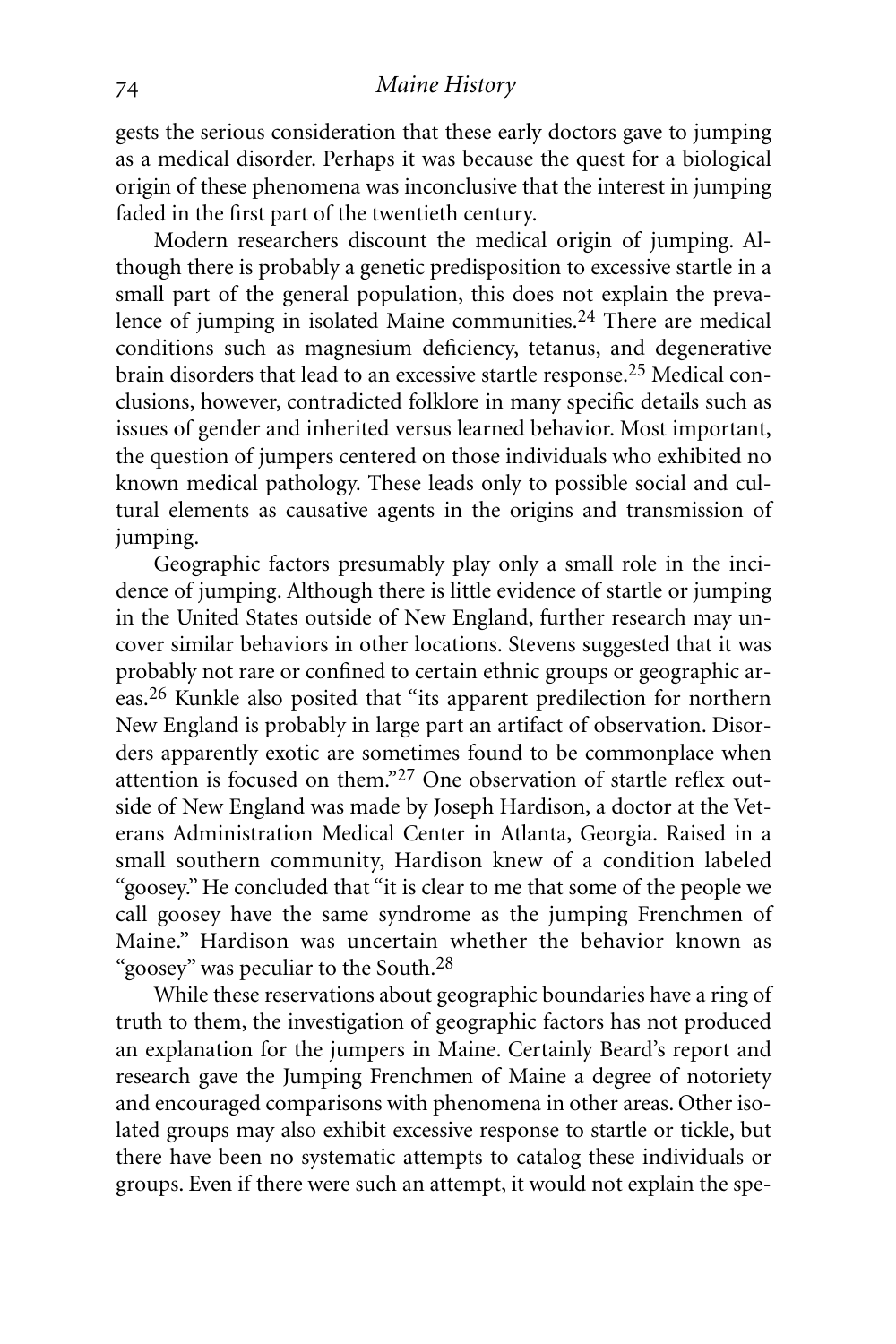cial nature of the Maine experience. The Jumping Frenchmen in Maine seems specific to the environment of the logging communities, and to the attention it received from the scientific community.

The most plausible explanation for jumping is that a local social interaction became institutionalized among a select group of people. Isolated loggers had few sources of amusement besides each other, and personality peculiarities offered a focal point for distractions. Beard first suggested that jumping was "a temporary trance induced by reflex irritation."29 While Victorian physicians had only a rudimentary understanding of psychiatry or "trances," Beard was accurate in identifying the source as a reflex irritation. If the inhabitants of a logging camp lived with the knowledge that they may be surprised by a sudden "poke," and that an exaggerated startle was the expected response, then this "reflex irritation" became a normal part of social intercourse. Kunkle posed this when he wrote that "jumping may represent a special variety of socially conditioned reflex, reinforced by example and by repeated stimulation from attentive colleagues." He also raised the possibility that the behavior of jumping allowed some individuals to act out or release concealed hostilities – the unfortunate wife of Holman Day's Frenchman, for example – and he implied that well-known jumpers may have added "considerable dramatization" as they were deliberately targeted by their friends and co-workers.30 In this light, the jumping behavior was very much the result of the participants' view of their social status or role in the community. It should also be noted that jumping was only the second part of the activity, for without the stimulus there is no response. Scientists neglected to study the motives, attitudes, and contributions of the antagonists of this phenomenon: those who poked or tickled to produce a reaction. Essentially, Jumping was a symbiotic relationship between "pokers" and "victims."

How then do we clearly explain the jumping phenomenon? Rabinovitch's personal childhood experiences probably provide an accurate narrative of the most logical chain of events. One hundred years ago, lumberjacks were confined to the northern woods from autumn to spring. Long months of isolation and boredom led to the invention of games and distractions involving the only protagonists available, men and horses. The jumping activity then grew out of the lumber camps and migrated into the surrounding communities. As an example of this mobility, Rabinovitch recalled one lumberjack in Quebec who carved his name on the village covered bridge: "R. L. Stevens, Old Towne, Maine, U. S. A."31 In this fashion, a very specialized behavior became as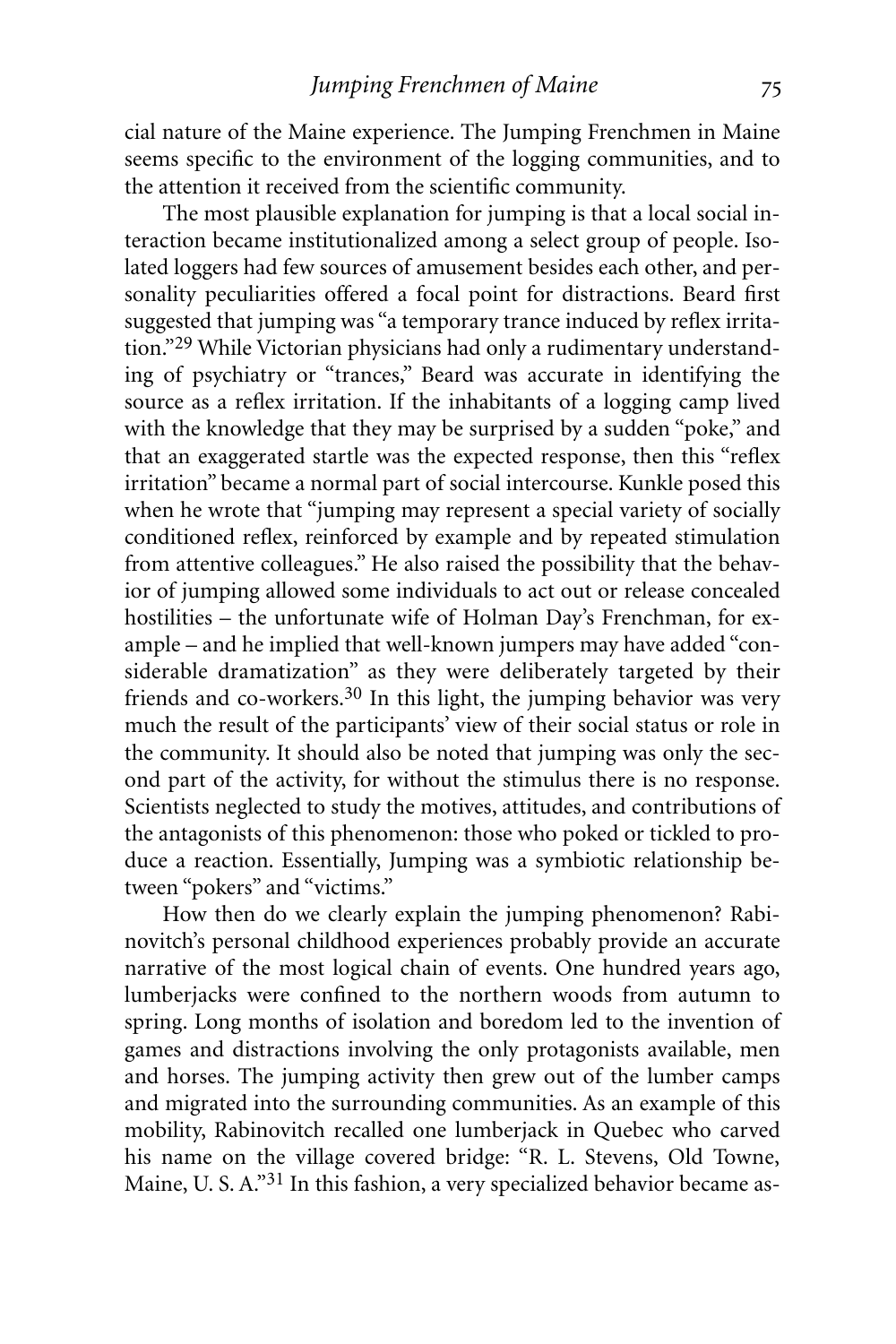sociated with a particular ethnic group, economic cohort, and geographic area.

It is significant that jumping appeared to die out with the passing of the traditional logging camp. As tractors replaced horses, and as lumberjacks became less isolated from mainstream society, the incidence of jumping declined, and even severe jumpers lost their exaggerated responses when they were removed from the continual stimuli.<sup>32</sup> This is perhaps the clearest evidence that jumping was not a medical condition or a case of collective hysteria. It was a classic case of operant conditioning that developed in a closed community.

Now fading from the memories of Maine's oldest inhabitants, the strange behavior known as jumping became a part of local folklore and tradition, and its participants became the focus of a medical controversy that once spanned the world. For over a century, the Jumping Frenchmen of Maine have posed a riddle that still eludes a concrete medical explanation, but they remain a part of the rich heritage of Maine's French-Canadian community.

#### **NOTES**

1. As a measure of the term's present obscurity, while doing research for this essay, the authors received replies from archivists and curators in Maine who were not familiar with the term. Hopefully, this summary of jumping will generate new sources of information.

2. The last scientific study of jumping dates to 1986. See M. H. Saint-Hilaire, J. M. Saint-Hilaire, and Luc Granger, "Jumping Frenchmen of Maine," *Neurology* 36 (September 1986):1269-1271. The study examined subjects between the ages of 55 and 77. Thus it is questionable as to whether the syndrome still exists.

3. Joseph W. Bailey, *The St. John River in Maine, Quebec, and New Brunswick* (Cambridge, Massachusetts, 1894), pp. 32-33.

4. Holman Francis Day, *Pine Tree Ballads* (Boston, 1902), p. 252.

5. Woodstock *Dispatch*, February 16, 1904, in Richard W. Judd, *Aroostock: A Century of Logging in Northern Maine* (Orono: University of Maine Press, 1989) p. 110, fn 36.

6. Helen Hamlin, *Pine, Potatoes, and People: The Story of Aroostock* (New York: W.W. Norton, 1948), pp. 79-81.

7. George M. Beard, "Experiments with the 'Jumpers,' or 'Jumping Frenchmen of Maine,'" *Journal of Nervous and Mental Disorders* 7 (1880): 487-490.

8. Beard, "Experiments with the 'Jumpers.'"

9. F. J. Van Leent, "Contributions a la Geographie Medicale," *Archives de Medecine Navale* 8 (1867): 172-173.

10. Robert E. Bartholomew, *Exotic Deviance: Medicalizing Cultural Idioms –*